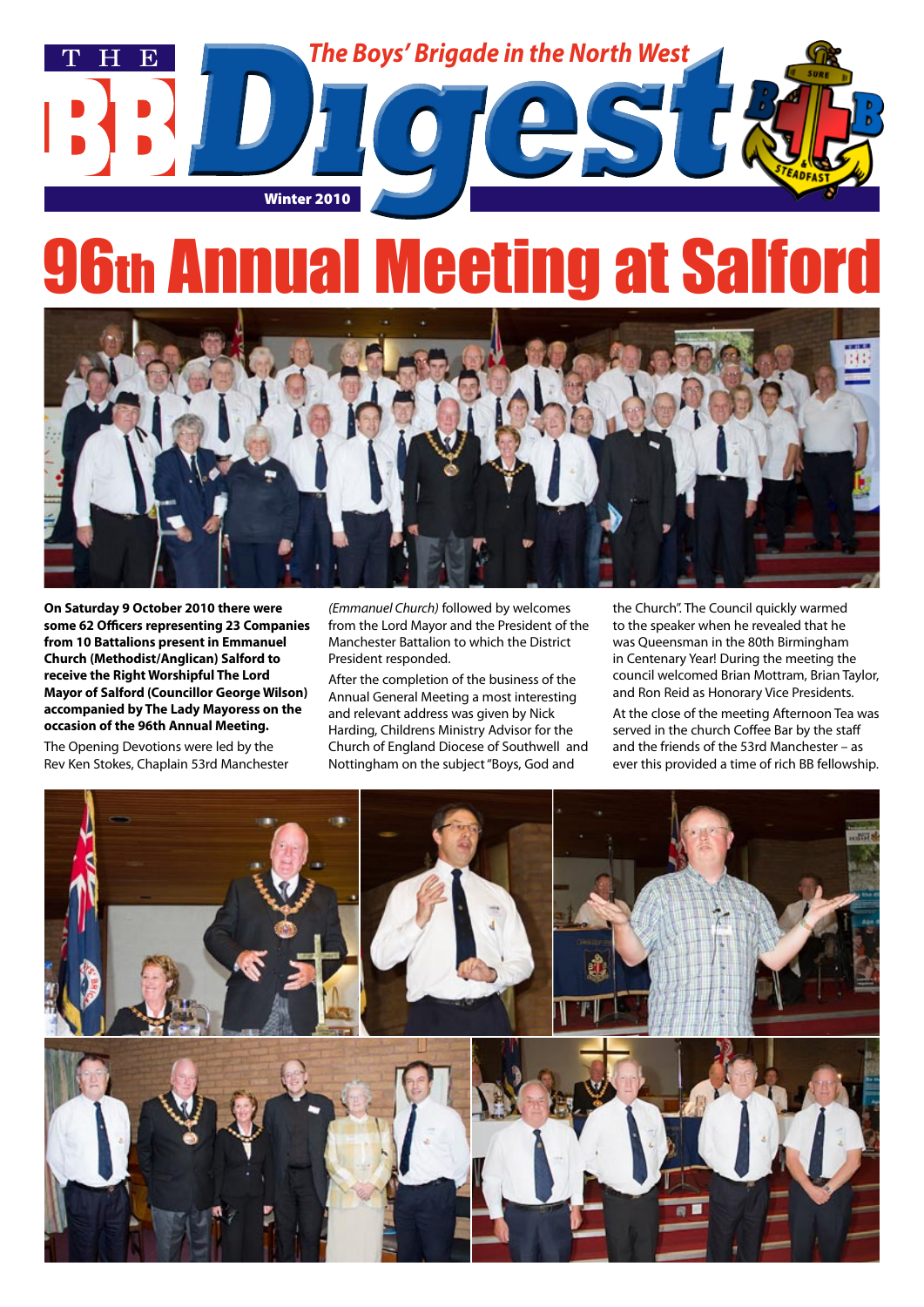# **BB AMBASSADORS**

**In September a group of Officers were selected by Brigade Headquarters to be Brigade Ambassadors, their role being to represent the Brigade in connection with development opportunities with churches and demonstrating up to date programme information to all sections of the Brigade. They could be likened to 'the Diplomatic Ambassadors at large' not tied to any specific District or Battalion area but free to move across the movement.**

If you travel abroad and find yourself in difficulties you would contact the British Ambassador at the Embassy. It occurs to me that we are all local Ambassadors for the BB and our 'Embassy' is the Battalion a term for our BB Fellowship. Such fellowships are essential to the well-being of our organisation.

At our first District Executive meeting in 2011 we propose to examine 'the role of the Battalion in 2011' as a major subject.

> May God richly bless you in His Service. *Alan McLoughlin*

### IHR D F

**Consistent with of our policy maintaining the District Training Centre to the highest standards the Management Committee have been pleased to be able to authorise the refurbishment of the floor covering in Centenary Hall this will take place during the Christmas/New Year holiday period.**



In order to continue a programme of planned maintenance and to develop the activities of the Centre we need to seek and receive donations from outside the movement it is important that these are matched by our own efforts.

To this end I would encourage individuals, Battalions and Companies within the District to consider making donations to the Centre fund.

# **BRIGADE COUNCIL –**

**The Annual Meeting of the Brigade Council was held in the City Hall, Armagh from 3-5 September 2010. Amongst the Officers representing the North west were Andrew McCaldron and Mick Southern of the 35th Liverpool Company**  *(All Saints Parish, Childwall)* **who received bursaries from the District in support of their attendance.**



Our photograph shows them meeting Brigade President Professor Sir Kenneth Calman at a Civic Reception given by the City of Armagh.

## **BRASS BANK** ATIONAL

**The BB National Brass Band chose Blackpool for their Annual weekend 16/17 Oct. being based at Highfield Methodist Church for accommodation.**

Making a guest appearance on Saturday afternoon in St John's Square, followed in the evening by a concert in North Shore Methodist Church. Sunday morning they played at the morning service in Highfield Methodist.







The 1st Burton in Kendal *(St James Parish Church)* pay tribute to the fallen at the Parish Church Memorial.



**Alan McLoughlin,** *District President* The 3rd Trafford (*Sevenways Methodist)* played a major part in the Remembrance Service at the Cenotaph at Stretford by leading the civic parade, sounding Last Post and Reveille. Our photograph shows member Yuri Felipe reading the lesson.



**The 1st Haslington** *(Bradley Road Methodist)* **took part** in the Village Fete by organising a Balloon Race. Over 100 Balloons were released the farthest travelling 117 miles to High Wycombe.

Prior to the race the Company website carried attractive publicity and afterwards a log of the details of where the balloons were reported to have arrived.

The Company website is maintained by member Ryan Mellor and is worth a visit

**www.haslingtonboysbrigade.co.uk**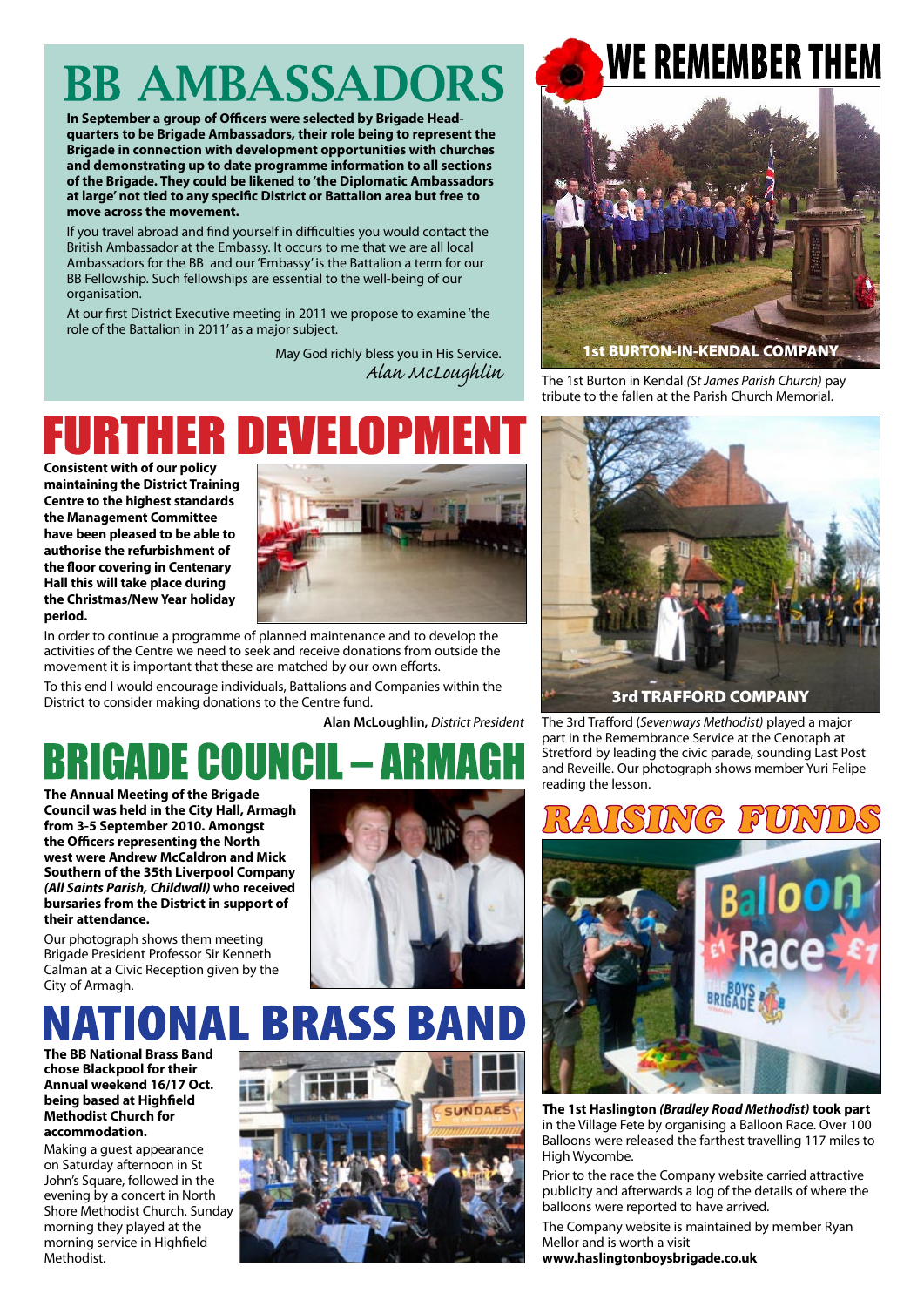# <u>GREAT TOUR – STOPS AT TREAL</u>

**On the 3 July 2010 an intrepid band of cyclists gathered in Seaton, Devon to circumnavigate the coast by bicycle keeping the sea to the right for 64 days for an epic 6600km pedal for the Prostrate Cancer Charity.**

On Saturday 14 August some 18 riders with support staff arrived at the District Training and Activity Centre to be welcomed by District Vice Presidents Margaret Heywood and Jim Lloyd. An enthusiastic Guard of Honour provided by the Officers and Boys' of the 55th Manchester *(weaste urc)* lined the drive into the Centre. This was greatly appreciated by the riders as was the High Tea provided by the District.





### 4th Southport **Centenary North West District** SWIMMING GALA

The weekend of 15 -17 October celebrated **the Centenary of the 4th Southport Company, St Simon & Jude with All Souls. Over three days acquaintances were renewed, reminiscences exchanged and photographs taken in celebrating the past and present life of the 4th Southport.**

On Friday some 40 plus past members joined with present Company members in a Pie and Chip Supper.

Saturday the church hosted a five course dinner attended by Past Members of the Company accompanied by their partners. Notable guests included The Mayor of Sefton, The MP for the Southport Constituency, The Battalion President and Secretary and the BB Director for England

On Sunday morning a Centenary Commemoration Service saw the Company at worship. The Company Chaplain the Rev David Whitehouse, with past and present members of the Company contributing to a most moving and memorable occasion.



The service concluded with the hymn Will your Anchor Hold, after which refreshments were served and more acquaintances were made/renewed.



Eleven Companies representing 5 Battalions took part in the Swimming Gala on Saturday 6 November at the EPIC, Ellesmere Port and enjoyed a time of friendly competition. The JUNIOR TROPHY was won by WIRRAL & WEST CHESHIRE BATTALION and SOUTHPORT BATTALION won the COMPANY and SENIOR TROPHIES.

#### **RESULTS**

|                              | 1st | 2nd            | 3rd |
|------------------------------|-----|----------------|-----|
| <b>5 Southport Companies</b> | 6   | 3              |     |
| <b>1st Bebington</b>         | 2   | $\overline{2}$ |     |
| <b>1st Leyland</b>           |     | 4              |     |
| <b>3rd Chester</b>           |     |                |     |
| <b>31st Liverpool</b>        |     |                |     |

The Junior Medley was won by WIRRAL & WEST CHESHIRE. David Green of 1st Ormskirk, for the second year running won the 200 metres.

Well done to all who tries their best but just did not make the top three.

Please encourage other Companies in you Battalion to take part.



In our District we have two thriving Stedfast Associations.

#### **LIVERPOOL STEDFAST ASSOCIATION**

*Founded in 1935 as the Liverpool Past Members Association*

**Secretary: J. Hughes 9 Turner Court, 59 Halewood Road, Liverpool L25 5PG.**

### **MANCHESTER STEDFAST ASSOCIATION**

*Founded in 1983* **Secretary: Miss M Southworth 34 The Mead, Salford M5 2LL.**

Both Associations offer the opportunities to enjoy fellowship through a programme of meetings and outings. New members always welcome.



**EDDIE THOMAS**, whose funeral took place recently at Christ Church, Cockfosters, London served as a boy in the 43rd Liverpool *(St Cyprian's Parish Church)* and left Liverpool on his marriage to become a Director in his wife's family firm 'Berrys Pianos'.

Eddie spoke throughout his adult life about the happy days in the 43rd and directed in his will that donations should be given in his memory should be donated to Liverpool Battalion – result the sum of £800 was received.

**SONIA LOCK** who along with her late husband Maurice gave a life time of service in the Life Boys/Junior Section of the 43rd Liverpool *(All Saints, Childwall)*. Sonia made a bequest of £2,000 in her will towards the work of the District Training and Activity Centre. This has been used to create the Sonia Lock room in Centenary Hall as a Staff room. The room has a plaque recording this bequest and is inscribed with the Life Boy Crest.

Others have indicated to us their intention to remember the work of the District in their wills.

Any one requiring information as to the District's Charitable status etc. should contact the District President.